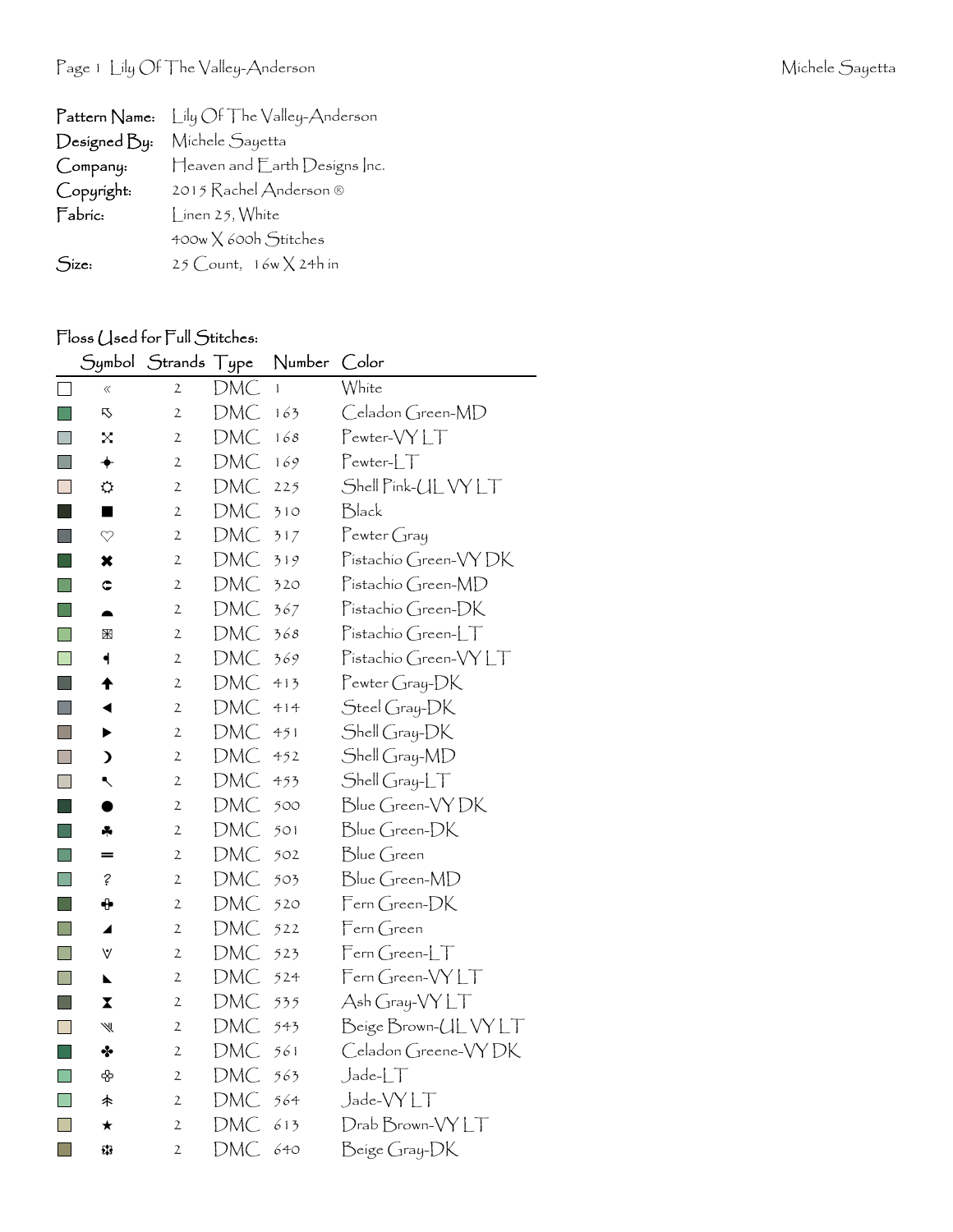|                     |                             | Symbol Strands Type |     | Number | Color                  |
|---------------------|-----------------------------|---------------------|-----|--------|------------------------|
|                     | $\color{red} \blacklozenge$ | 2                   | DMC | 644    | Beige Gray-MD          |
| ×                   | U                           | 2                   | DMC | 645    | Beaver Gray-VY DK      |
|                     | ∗                           | $\mathbf{2}$        | DMC | 646    | Beaver Gray-DK         |
| a.                  | 坐                           | $\mathbf{2}$        | DMC | 647    | Beaver Gray-MD         |
| ×                   | ⊞                           | $\mathbf{2}$        | DMC | 648    | Beaver Gray-LT         |
|                     | 4                           | $\mathbf{2}$        | DMC | 712    | $C$ ream               |
|                     | ∗*                          | $\mathbf{2}$        | DMC | 747    | Peacock Blue-VYLT      |
| ×.                  | ╈                           | $\mathbf{2}$        | DMC | 779    | Cocoa-DK               |
|                     | ◈                           | 2                   | DMC | 822    | Beige Gray-LT          |
|                     | ♥                           | $\mathbf{2}$        | DMC | 838    | Beige Brown-VY DK      |
|                     | ф                           | 2                   | DMC | 841    | Beige Brown-LT         |
| П                   | L                           | $\mathbf{2}$        | DMC | 842    | Beige Brown-VYLT       |
|                     | ←                           | 2                   | DMC | 844    | Beaver Brown-ULDK      |
|                     |                             | $\mathbf{2}$        | DMC | 890    | Pistachio Green-ULDK   |
|                     | ◢                           | 2                   | DMC | 895    | Hunter Green-VY DK     |
|                     | ⊠                           | $\mathbf{2}$        | DMC | 924    | Gray Green-VYDK        |
|                     | €                           | 2                   | DMC | 926    | Gray Green-MD          |
|                     | ❖                           | $\mathbf{2}$        | DMC | 927    | $Gray Green-LT$        |
| k.                  | $\overline{\mathsf{c}}$     | $\mathbf{2}$        | DMC | 928    | Gray Green-VYLT        |
|                     | ❸                           | $\mathbf{2}$        | DMC | 934    | Avocado Green-VY DK    |
|                     | ↓                           | $\mathbf{2}$        | DMC | 935    | Avocado Green-DK       |
|                     | t                           | $\mathbf{2}$        | DMC | 938    | Coffee Brown-ULDK      |
| <b>In the State</b> | $\overline{\phantom{0}}$    | $\mathbf{2}$        | DMC | 955    | $N$ ile Green-L $\top$ |
|                     | x                           | 2                   | DMC | 966    | Baby Green-MD          |
|                     |                             | 2                   | DMC | 3021   | Beige Gray-VY VY DK    |
|                     | ☀                           | $\mathbf{2}$        | DMC | 3022   | Brown Gray-MD          |
| ×.                  | ጠ                           | $\mathbf{2}$        | DMC | 3023   | $Brown Gray-LT$        |
| $\mathbb{R}^n$      | ₩                           | $\mathbf{2}$        | DMC | 3024   | Brown Gray-VYLT        |
|                     | ☆                           | $\mathbf{2}$        | DMC | 3031   | Mocha Brown-VY DK      |
|                     | ×                           | 2                   | DMC | 3033   | Mocha Brown-VY LT      |
|                     | 9                           | $\mathbf{2}$        | DMC | 3041   | Antique Violet-MD      |
|                     | П                           | $\mathbf{2}$        | DMC | 3052   | Green Gray-MD          |
|                     | tυ                          | $\mathbf{2}$        | DMC | 3053   | $G$ reen $G$ ray       |
|                     | ⋈                           | $\mathfrak{2}$      | DMC | 3072   | Beaver Gray-VYLT       |
|                     | ⊟                           | 2                   | DMC | 3345   | Hunter Green-DK        |
|                     |                             | 2                   | DMC | 3362   | Pine Green-DK          |
|                     | ◪                           | $\mathbf{2}$        | DMC | 3363   | Pine Green-MD          |
|                     | $\mathbf \Omega$            | 2                   | DMC | 3371   | Black Brown            |
|                     | ⊠                           | $\mathbf{2}$        | DMC | 3726   | Antique Mauve-DK       |
|                     | ◥                           | 2                   | DMC | 3740   | Antique Violet-DK      |
|                     |                             | $\mathbf{2}$        | DMC | 3756   | Baby Blue-UL VY LT     |
|                     | ◒                           | 2                   | DMC | 3768   | Gray Green-DK          |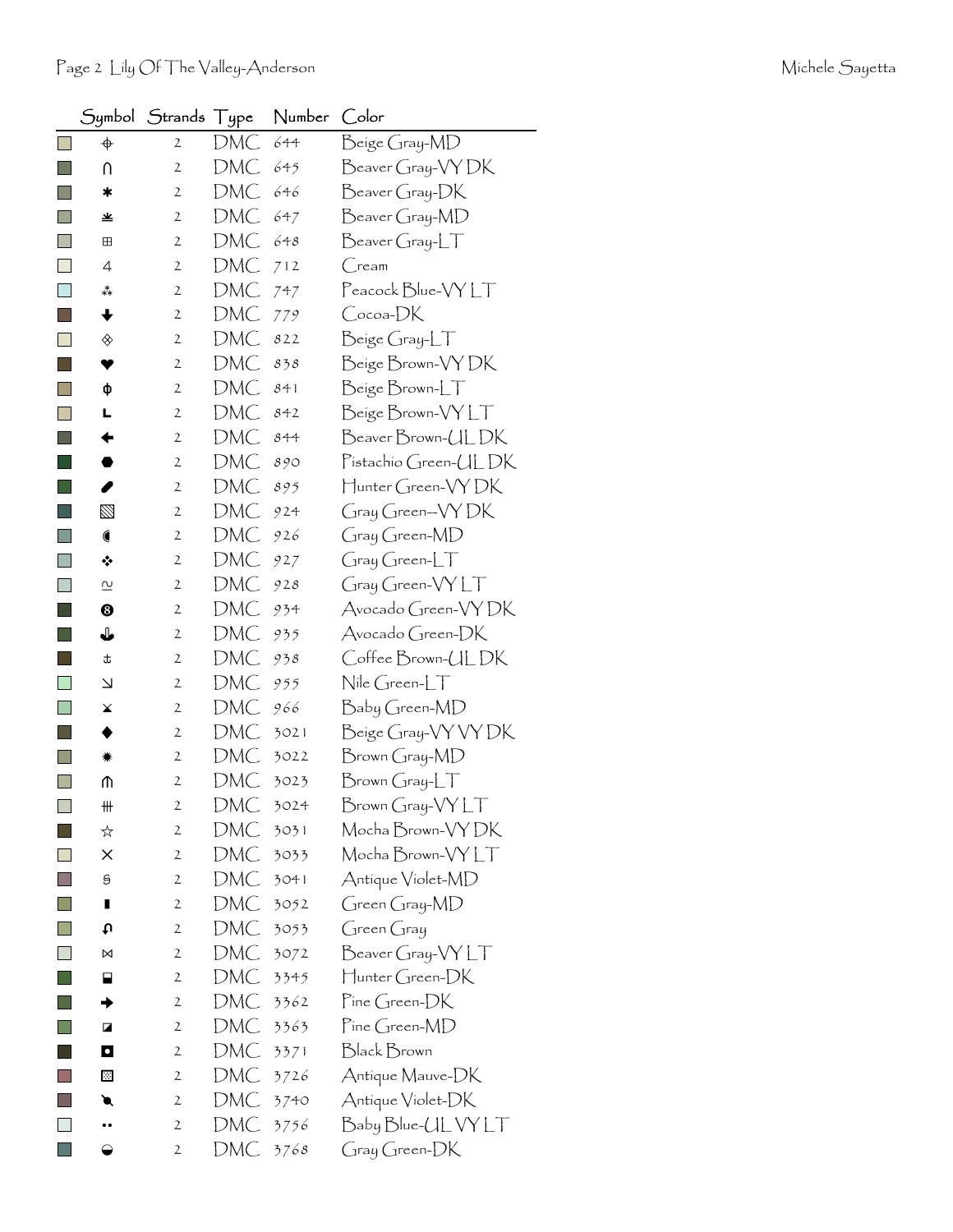|                   |                |                       | Symbol Strands Type Number | Color                                                   |
|-------------------|----------------|-----------------------|----------------------------|---------------------------------------------------------|
| ю                 | $\overline{2}$ | DMC 3787              |                            | Beige Gray-VYDK                                         |
|                   | $\overline{2}$ | $DMC$ 3790            |                            | Beige Gray-ULDK                                         |
| ≯                 | $\mathfrak{2}$ | DMC 3799              |                            | Pewter Gray-VYDK                                        |
| ⚠                 | $\mathbf{2}$   | DMC 3813              |                            | $Blue$ Green- $\Box$                                    |
| ☆                 | $\mathbf{2}$   | $DMC2$ 3815           |                            | Celadon Green-DK                                        |
| ∻                 | $\overline{2}$ | DMC 3816              |                            | $C$ eladon $G$ reen-MD                                  |
| ₩                 | $\overline{2}$ | DMC <sub>2</sub> 3817 |                            | $\bigcirc$ eladon $\bigcirc$ reen- $\bigupharpoonright$ |
| $\bullet$         | $\mathfrak{2}$ | $DMC.$ 3860           |                            | Cocoa                                                   |
| ∓                 | $\overline{2}$ | DMC 3861              |                            | $Cocoa-LT$                                              |
| И                 | $\overline{2}$ | $DMC.$ 3864           |                            | Mocha Beige-LT                                          |
| $\wedge$          | $\mathfrak{2}$ | DMC 3865              |                            | Winter White                                            |
| $\leftrightarrow$ | $\mathfrak{2}$ | DMC 3866              |                            | Beige Brown-UL VY LT                                    |
| m                 | $\mathcal{P}$  | DMC Fcru              |                            | $F_{cru}$                                               |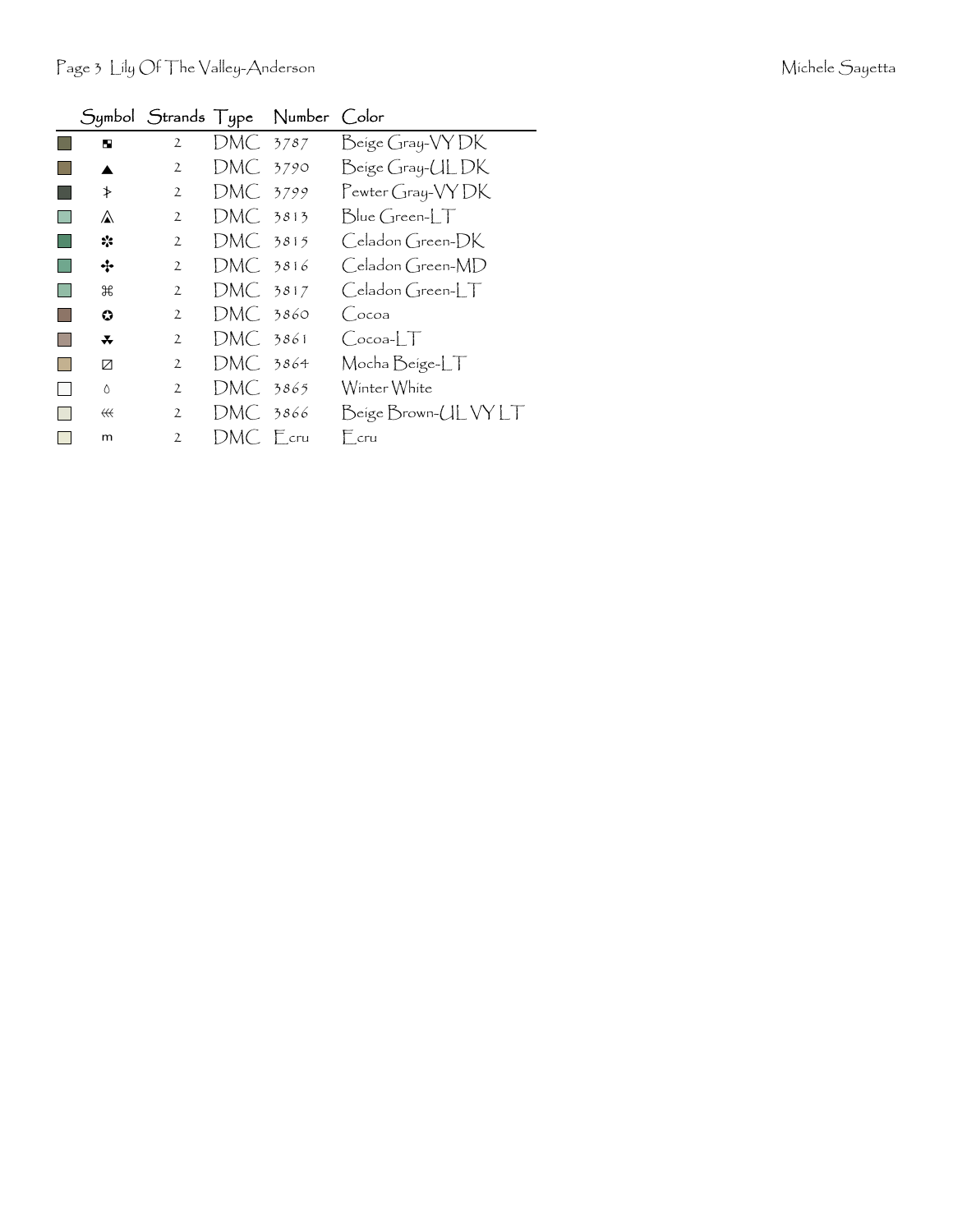## Usage Summary

Strands Per Skein: 6

Skein Length: 313.0 in

| Type                   | Number | $\mathsf{Full}$ | $\mathsf{H\mathsf{a}\mathsf{lf}}$ |                    |                    | Quarter Petite Back(in)              | Str(in) |       |                    |            | Spec(in) French Bead Skein Est. |
|------------------------|--------|-----------------|-----------------------------------|--------------------|--------------------|--------------------------------------|---------|-------|--------------------|------------|---------------------------------|
| $\square$ DMC          |        | 299             | $\circ$                           | $\bigcirc$         | $\circlearrowleft$ | $O.O$                                | $O.O$   | $O.O$ | $\bigcirc$         | $\circ$    | 0.082                           |
| $\square$ DMC          | 163    | 2415            | $\circ$                           | $\circ$            | $\circ$            | O.O                                  | O.O     | O.O   | $\circlearrowleft$ | O          | 0.659                           |
| $\square$ DMC          | 168    | 348             | O                                 | O                  | $\circ$            | O.O                                  | O.O     | O.O   | $\circ$            | $\circ$    | 0.095                           |
| $\square$ DMC          | 169    | 1300            | O                                 | O                  | $\circ$            | O.O                                  | O.O     | O.O   | $\circ$            | $\circ$    | 0.355                           |
| $\square$ DMC          | 225    | 13              | O                                 | O                  | $\circ$            | $O.O$                                | O.O     | $O.O$ | $\circ$            | O          | 0.004                           |
| $\blacksquare$ DMC     | 310    | 3719            | O                                 | O                  | $\circ$            | $O.O$                                | O.O     | O.O   | $\circ$            | $\circ$    | 1.016                           |
| $\square$ DMC          | 317    | 477             | $\circ$                           | O                  | $\circ$            | O.O                                  | O.O     | O.O   | $\circ$            | O          | 0.130                           |
| $\blacksquare$ DMC     | 319    | 12269           | O                                 | O                  | $\circ$            | O.O                                  | O.O     | O.O   | $\circ$            | O          | 3.350                           |
| $\square$ DMC          | 320    | 9281            | O                                 | $\circ$            | $\circ$            | O.O                                  | O.O     | O.O   | $\circ$            | $\circ$    | 2.534                           |
| $\square$ DMC          | 367    | 24442           | $\circ$                           | O                  | $\circ$            | O.O                                  | O.O     | O.O   | $\circ$            | O          | 6.674                           |
| $\square$ DMC          | 368    | 1033            | O                                 | O                  | $\circ$            | O.O                                  | O.O     | $O.O$ | $\circ$            | $\circ$    | 0.282                           |
| $\square$ DMC          | 369    | 2341            | O                                 | O                  | $\circ$            | O.O                                  | O.O     | O.O   | $\circ$            | $\circ$    | 0.639                           |
| $\square$ DMC          | 413    | 421             | $\circ$                           | O                  | $\circ$            | O.O                                  | O.O     | O.O   | $\circ$            | O          | 0.115                           |
| $\square$ DMC          | 414    | 179             | O                                 | $\circ$            | $\circ$            | O.O                                  | O.O     | $O.O$ | $\circ$            | $\circ$    | 0.049                           |
| $\square$ DMC          | 451    | 804             | $\circ$                           | O                  | $\circ$            | O.O                                  | O.O     | O.O   | $\circ$            | O          | 0.220                           |
| $\square$ DMC          | 452    | 603             | O                                 | O                  | $\circ$            | O.O                                  | O.O     | $O.O$ | $\circ$            | O          | 0.165                           |
| $\square$ DMC          | 453    | 718             | O                                 | $\circ$            | $\circ$            | O.O                                  | O.O     | O.O   | $\circ$            | $\circ$    | 0.196                           |
| $\blacksquare$ DMC     | 500    | 2194            | $\circ$                           | O                  | $\circ$            | O.O                                  | O.O     | $O.O$ | $\circlearrowleft$ | O          | 0.599                           |
| $\square$ DMC          | 501    | 31068           | O                                 | O                  | $\circ$            | $O.O$                                | O.O     | O.O   | $\circ$            | O          | 8.484                           |
| $\square$ DMC          | 502    | 11332           | $\circ$                           | O                  | $\circ$            | O.O                                  | O.O     | $O.O$ | $\circ$            | $\circ$    | 3.094                           |
| $\square$ DMC          | 503    | 2920            | O                                 | O                  | $\circ$            | O.O                                  | O.O     | $O.O$ | $\circ$            | $\circ$    | 0.797                           |
| $\square$ DMC          | 520    | 19179           | O                                 | O                  | $\circ$            | O.O                                  | O.O     | O.O   | $\circ$            | $\circ$    | 5.237                           |
| $\square$ DMC          | 522    | 6665            | O                                 | O                  | $\circ$            | O.O                                  | O.O     | O.O   | $\circ$            | $\circ$    | 1.820                           |
| $\square$ DMC          | 523    | 2150            | O                                 | O                  | $\circ$            | $O.O$                                | O.O     | O.O   | $\circ$            | O          | 0.587                           |
| $\square$ DMC          | 524    | 3744            | O                                 | O                  | $\circ$            | O.O                                  | O.O     | O.O   | $\circ$            | $\circ$    | 1.022                           |
| $\blacksquare$ DMC     | 535    | 3990            | O                                 | O                  | $\circ$            | O.O                                  | O.O     | O.O   | $\circ$            | $\circ$    | 1.090                           |
| $\square$ DMC          | 543    | 74              | $\circ$                           | $\circ$            | $\circ$            | $O.O$                                | O.O     | O.O   | O                  | O          | 0.020                           |
| $\blacksquare$ DMC     | 561    | 8773            | $\bigcirc$                        | $\circ$            | $\circ$            | $O.O$                                | O.O     | O.O   | O                  | O          | 2.396                           |
| $\Box$ DMC 563         |        | 26              | $\circlearrowleft$                | O                  | $\circ$            | $O.O$                                | O.O     | $O.O$ | $\circlearrowleft$ | $\bigcirc$ | 0.007                           |
| $\Box$ DMC 564         |        | 715             | $\circlearrowleft$                | $\bigcirc$         | $\circ$            | $\circlearrowleft.\circlearrowright$ | $O.O$   | $O.O$ | $\circlearrowleft$ | $\bigcirc$ | 0.195                           |
| $\square$ DMC          | 613    | 282             | $\circlearrowleft$                | O                  | $\circ$            | $O.O$                                | $O.O$   | $O.O$ | $\circlearrowleft$ | $\bigcirc$ | 0.077                           |
| $\Box$ DMC 640         |        | 163             | $\circlearrowleft$                | O                  | $\circ$            | $O.O$                                | $O.O$   | $O.O$ | $\circ$            | $\bigcirc$ | 0.045                           |
| $\square$ DMC          | 644    | 909             | $\circ$                           | $\circlearrowleft$ | $\circ$            | $O.O$                                | $O.O$   | $O.O$ | $\circ$            | O          | 0.248                           |
| $\blacksquare$ DMC     | 645    | 3981            | O                                 | O                  | $\circ$            | $O.O$                                | $O.O$   | $O.O$ | $\circ$            | $\bigcirc$ | 1.087                           |
| $\blacksquare$ DMC 646 |        | 2597            | O                                 | O                  | $\circ$            | $O.O$                                | O.O     | O.O   | $\circlearrowleft$ | $\circ$    | 0.709                           |
| $\blacksquare$ DMC 647 |        | 2594            | $\circ$                           | $\bigcirc$         | $\bigcirc$         | $\circlearrowleft.\circlearrowright$ | $O.O$   | $O.O$ | $\circlearrowleft$ | $\circ$    | 0.708                           |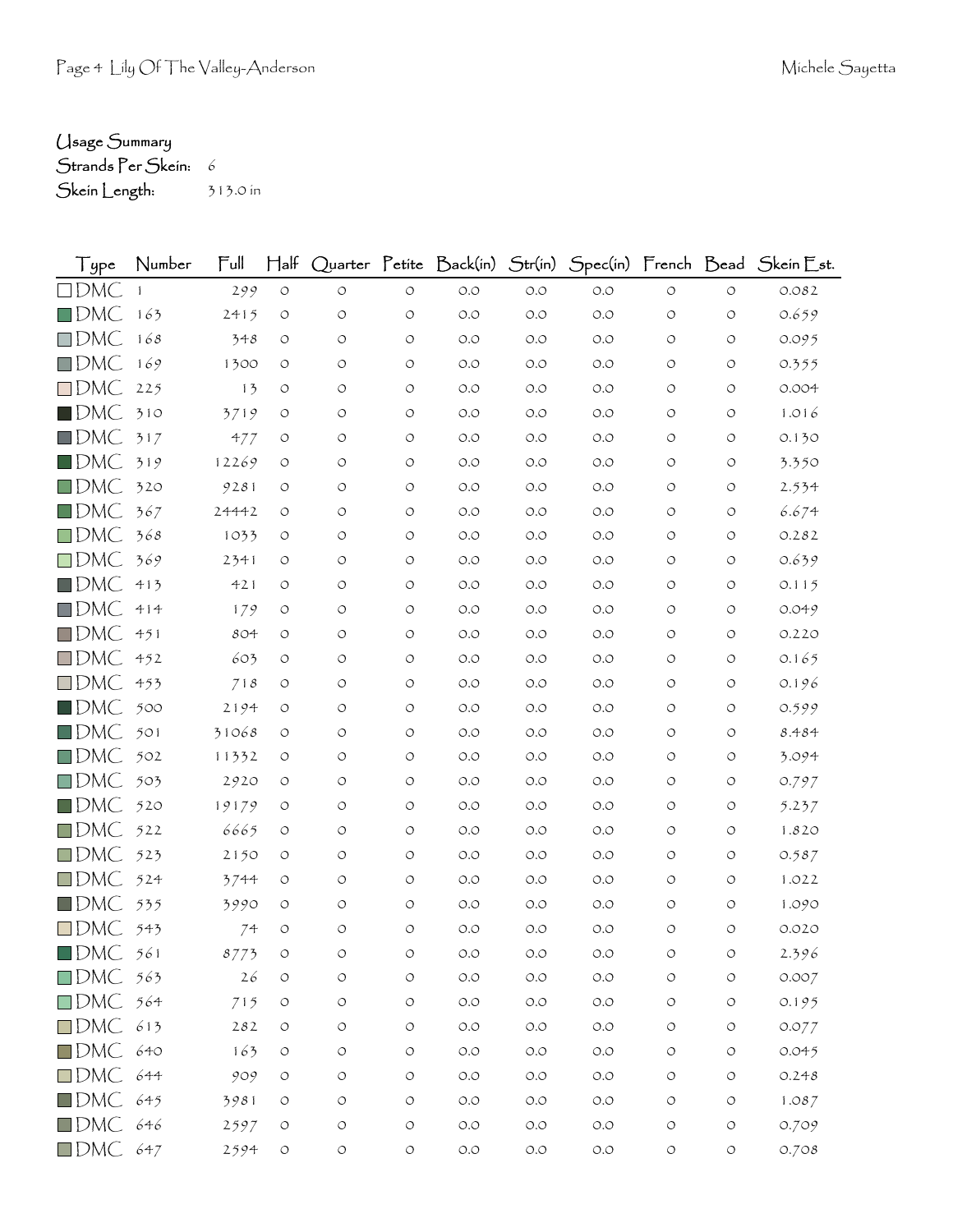| Type               | Number | Full         | $\mathsf{H\mathsf{a}\mathsf{lf}}$ |                    |                    | Quarter Petite Back(in) | Str(in) |       |                    |                    | Spec(in) French Bead Skein Est. |
|--------------------|--------|--------------|-----------------------------------|--------------------|--------------------|-------------------------|---------|-------|--------------------|--------------------|---------------------------------|
| $\square$ DMC      | 648    | 3024         | $\circlearrowleft$                | $\circ$            | $\circlearrowleft$ | O.O                     | $O.O$   | O.O   | $\circ$            | $\circ$            | 0.826                           |
| $\square$ DMC      | 712    | 1259         | $\circlearrowleft$                | $\circ$            | $\circ$            | O.O                     | O.O     | O.O   | O                  | $\circ$            | 0.344                           |
| $\square$ DMC      | 747    | $\mathbf{1}$ | O                                 | $\circ$            | $\circ$            | O.O                     | O.O     | O.O   | $\circ$            | $\bigcirc$         | 0.000                           |
| $\blacksquare$ DMC | 779    | 650          | O                                 | O                  | $\circ$            | O.O                     | O.O     | O.O   | O                  | $\circ$            | 0.177                           |
| $\square$ DMC      | 822    | 366          | O                                 | O                  | $\circ$            | O.O                     | O.O     | O.O   | O                  | $\circ$            | 0.100                           |
| $\blacksquare$ DMC | 838    | 269          | O                                 | $\circ$            | $\circ$            | O.O                     | O.O     | O.O   | O                  | $\circ$            | 0.073                           |
| $\square$ DMC      | 841    | 18           | O                                 | O                  | $\circ$            | O.O                     | O.O     | O.O   | O                  | O                  | 0.005                           |
| $\square$ DMC      | 842    | 145          | O                                 | O                  | $\circ$            | O.O                     | O.O     | O.O   | O                  | O                  | 0.040                           |
| $\blacksquare$ DMC | 844    | 220          | O                                 | $\circ$            | $\circ$            | O.O                     | O.O     | O.O   | O                  | O                  | 0.060                           |
| $\blacksquare$ DMC | 890    | 7225         | O                                 | O                  | $\circ$            | O.O                     | O.O     | O.O   | O                  | O                  | 1.973                           |
| $\square$ DMC      | 895    | 1650         | O                                 | O                  | O                  | O.O                     | O.O     | O.O   | O                  | $\circ$            | 0.451                           |
| $\blacksquare$ DMC | 924    | 7184         | O                                 | O                  | $\circ$            | O.O                     | O.O     | O.O   | O                  | $\circlearrowleft$ | 1.962                           |
| $\square$ DMC      | 926    | 1573         | O                                 | O                  | $\circ$            | O.O                     | O.O     | O.O   | O                  | O                  | 0.430                           |
| $\square$ DMC      | 927    | 979          | O                                 | $\circ$            | O                  | O.O                     | O.O     | O.O   | O                  | $\circ$            | 0.267                           |
| $\square$ DMC      | 928    | 624          | O                                 | O                  | $\circ$            | O.O                     | O.O     | O.O   | O                  | $\bigcirc$         | 0.170                           |
| $\blacksquare$ DMC | 934    | 132          | O                                 | O                  | $\circ$            | $O.O$                   | O.O     | O.O   | O                  | O                  | 0.036                           |
| $\blacksquare$ DMC | 935    | 166          | O                                 | $\circ$            | $\circ$            | O.O                     | O.O     | O.O   | O                  | O                  | 0.045                           |
| $\blacksquare$ DMC | 938    | 489          | O                                 | O                  | $\circ$            | O.O                     | O.O     | O.O   | O                  | O                  | 0.134                           |
| $\square$ DMC      | 955    | 483          | O                                 | O                  | $\circ$            | O.O                     | O.O     | O.O   | O                  | O                  | 0.132                           |
| $\square$ DMC      | 966    | 6437         | O                                 | O                  | O                  | O.O                     | O.O     | O.O   | O                  | $\circ$            | 1.758                           |
| $\square$ DMC      | 3021   | 124          | O                                 | O                  | $\circ$            | O.O                     | O.O     | O.O   | O                  | $\circ$            | 0.034                           |
| $\square$ DMC      | 3022   | 670          | O                                 | O                  | O                  | O.O                     | O.O     | O.O   | O                  | $\circ$            | 0.183                           |
| $\square$ DMC      | 3023   | 1547         | $\circ$                           | O                  | $\circ$            | O.O                     | O.O     | O.O   | O                  | $\circ$            | 0.422                           |
| $\square$ DMC      | 3024   | 2136         | O                                 | O                  | $\circ$            | O.O                     | O.O     | O.O   | O                  | $\circ$            | 0.583                           |
| $\blacksquare$ DMC | 3031   | 91           | O                                 | O                  | $\circ$            | O.O                     | O.O     | O.O   | O                  | $\circ$            | 0.025                           |
| $\square$ DMC      | 3033   | 880          | O                                 | O                  | $\circ$            | O.O                     | O.O     | O.O   | O                  | O                  | 0.240                           |
| $\square$ DMC      | 3041   | 83           | $\circ$                           | $\circ$            | $\circ$            | O.O                     | O.O     | O.O   | O                  | $\circ$            | 0.023                           |
| $\square$ DMC      | 3052   | 425          | O                                 | O                  | O                  | O.O                     | O.O     | O.O   | O                  | O                  | 0.116                           |
| $\square$ DMC      | 3053   | 37           | $\circlearrowleft$                | $\circ$            | $\circ$            | $O.O$                   | $O.O$   | $O.O$ | O                  | $\circ$            | 0.010                           |
| $\square$ DMC      | 3072   | 1598         | O                                 | $\circlearrowleft$ | $\circlearrowleft$ | O.O                     | $O.O$   | $O.O$ | $\bigcirc$         | $\bigcirc$         | 0.436                           |
| $\blacksquare$ DMC | 3345   | 654          | $\circ$                           | О                  | $\circlearrowleft$ | $O.O$                   | O.O     | O.O   | O                  | $\circ$            | 0.179                           |
| $\blacksquare$ DMC | 3362   | 149          | O                                 | O                  | $\circlearrowleft$ | O.O                     | $O.O$   | $O.O$ | O                  | $\bigcirc$         | 0.041                           |
| $\square$ DMC      | 3363   | 10971        | O                                 | $\circlearrowleft$ | $\bigcirc$         | O.O                     | $O.O$   | $O.O$ | O                  | $\circ$            | 2.996                           |
| $\blacksquare$ DMC | 3371   | 606          | $\circ$                           | O                  | $\circlearrowleft$ | $O.O$                   | O.O     | O.O   | O                  | $\circlearrowleft$ | 0.165                           |
| $\square$ DMC      | 3726   | 15           | O                                 | O                  | $\circlearrowleft$ | O.O                     | O.O     | $O.O$ | O                  | $\circ$            | 0.004                           |
| $\square$ DMC      | 3740   | 391          | O                                 | $\circ$            | $\bigcirc$         | O.O                     | $O.O$   | $O.O$ | O                  | $\bigcirc$         | 0.107                           |
| $\square$ DMC      | 3756   | 87           | $\circlearrowleft$                | О                  | $\circlearrowleft$ | $O.O$                   | $O.O$   | $O.O$ | O                  | $\bigcirc$         | 0.024                           |
| $\square$ DMC      | 3768   | 2232         | O                                 | O                  | O                  | O.O                     | O.O     | $O.O$ | O                  | $\circ$            | 0.609                           |
| $\blacksquare$ DMC | 3787   | 342          | O                                 | $\circ$            | $\circlearrowleft$ | O.O                     | $O.O$   | $O.O$ | O                  | $\circlearrowleft$ | 0.093                           |
| $\blacksquare$ DMC | 3790   | 49           | O                                 | O                  | $\circlearrowleft$ | O.O                     | $O.O$   | $O.O$ | O                  | $\circlearrowleft$ | 0.013                           |
| $\blacksquare$ DMC | 3799   | 727          | O                                 | $\circ$            | $\bigcirc$         | $O.O$                   | $O.O$   | $O.O$ | O                  | $\circlearrowleft$ | 0.199                           |
| $\square$ DMC      | 3813   | 236          | $\circlearrowleft$                | $\bigcirc$         | $\circlearrowleft$ | O.O                     | $O.O$   | $O.O$ | $\circlearrowleft$ | $\bigcirc$         | 0.064                           |